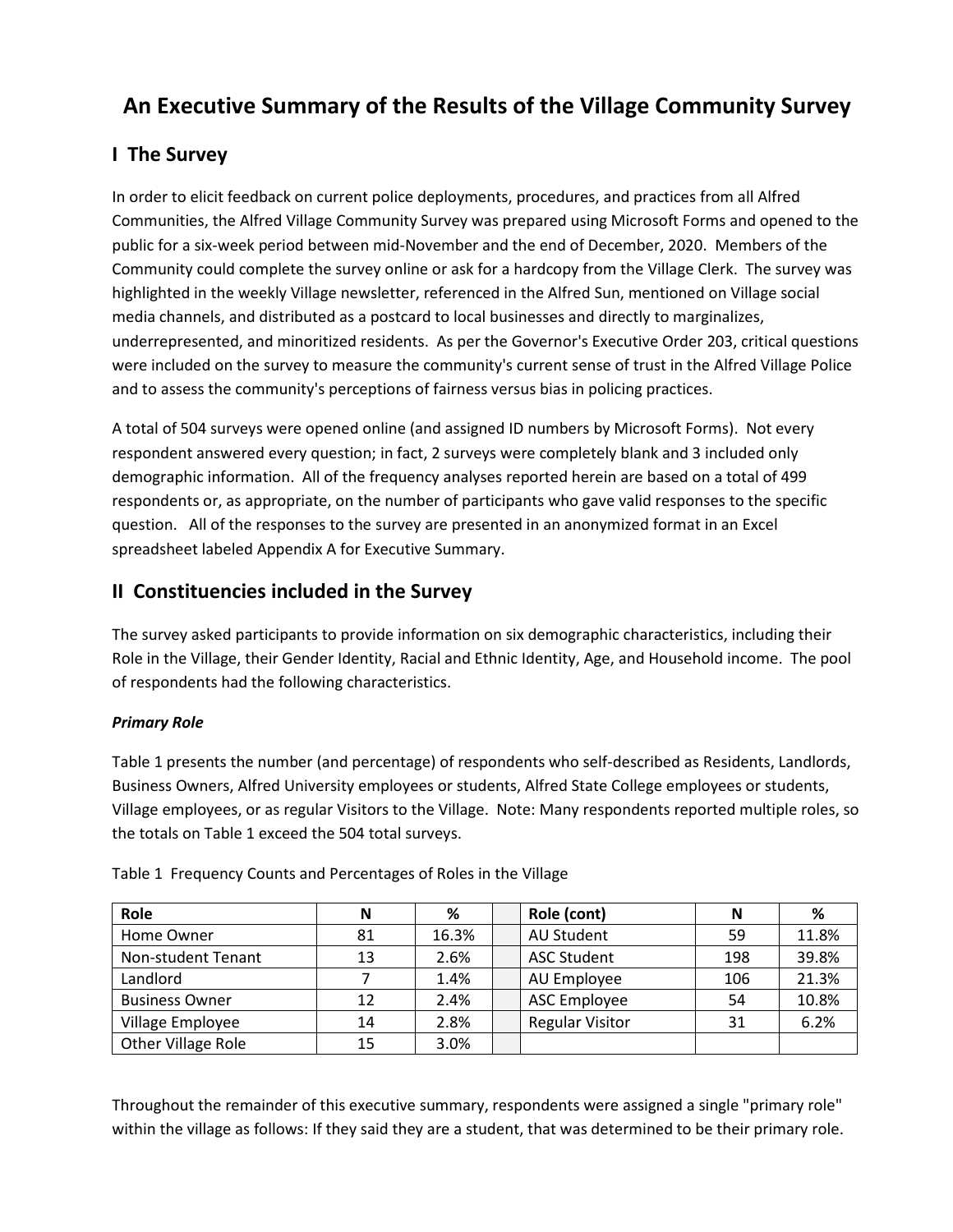For non-students, they were coded as "Resident" if they reported being a homeowner or a non-student tenant. For non-residents, they were coded as an "Employee" if they work at either college or in/or for the Village. Non-resident Business Owners and Landlords were combined into a single group, and the Regular Visitors who play no other role constitute the final "Primary Role" category.

#### *Gender, Race, and Ethnicity*

Table 2 presents the number (and percentage) of respondents who self-described as Female, Male, Non-Binary, or other. It also shows the number of respondents who reported their Racial Identity as Caucasian, African American, Asian American, Native American, Middle-Eastern or North African, Pacific Islander, or as a mix of two or more races. A total of 423 (88.3%) of the respondents reported being Non-Hispanic, while only 22 (4.6%) said they are Hispanic and 34 (7.1%) said their ethnicity is unknown.

When compared to the most recent 2019 Census data for Alfred, our sample over-represented White or Caucasians (89.5% versus 75.6%). Similarly, the 2019 IPEDS data from both colleges indicate smaller percentages of White/Caucasians than we found in our sample (72.6% for ASC and 52.1% for AU). For Blacks or African Americans, our sample (3.4%) under-represents the population in the Village (8.0%) and the colleges (ASC = 13.3%; AU= 12.7%). The other Racial Identity categories were fairly consistent with the census and IPEDS data or slightly under-represented in the sample of survey respondents.

| <b>Gender Identity</b> | N   | %     | <b>Racial Identity</b>              | N              | %     | <b>Ethnicity</b> | N   | %     |
|------------------------|-----|-------|-------------------------------------|----------------|-------|------------------|-----|-------|
| Female                 | 243 | 48.5% | White or<br>Caucasian               | 444            | 89.5% | Hispanic         | 22  | 4.6%  |
| Male                   | 230 | 45.9% | <b>Black or African</b><br>American | 17             | 3.4%  | Non-<br>Hispanic | 423 | 88.3% |
| Non-Binary             | 7   | 1.4%  | Asian or Asian<br>American          | 8              | 1.6%  | Unknown          | 34  | 6.7%  |
| Prefer to Not<br>Say   | 17  | 3.4%  | Middle Eastern or<br>North African  | $\mathbf{1}$   | 0.2%  |                  |     |       |
| Other                  | 4   | 0.8%  | Native American                     | $\overline{2}$ | 0.4%  |                  |     |       |
|                        |     |       | Two or More<br>Races                | 24             | 4.8%  |                  |     |       |

Table 2 Frequency Counts and Percentages of Gender Identity, Racial Identity , and Ethnicity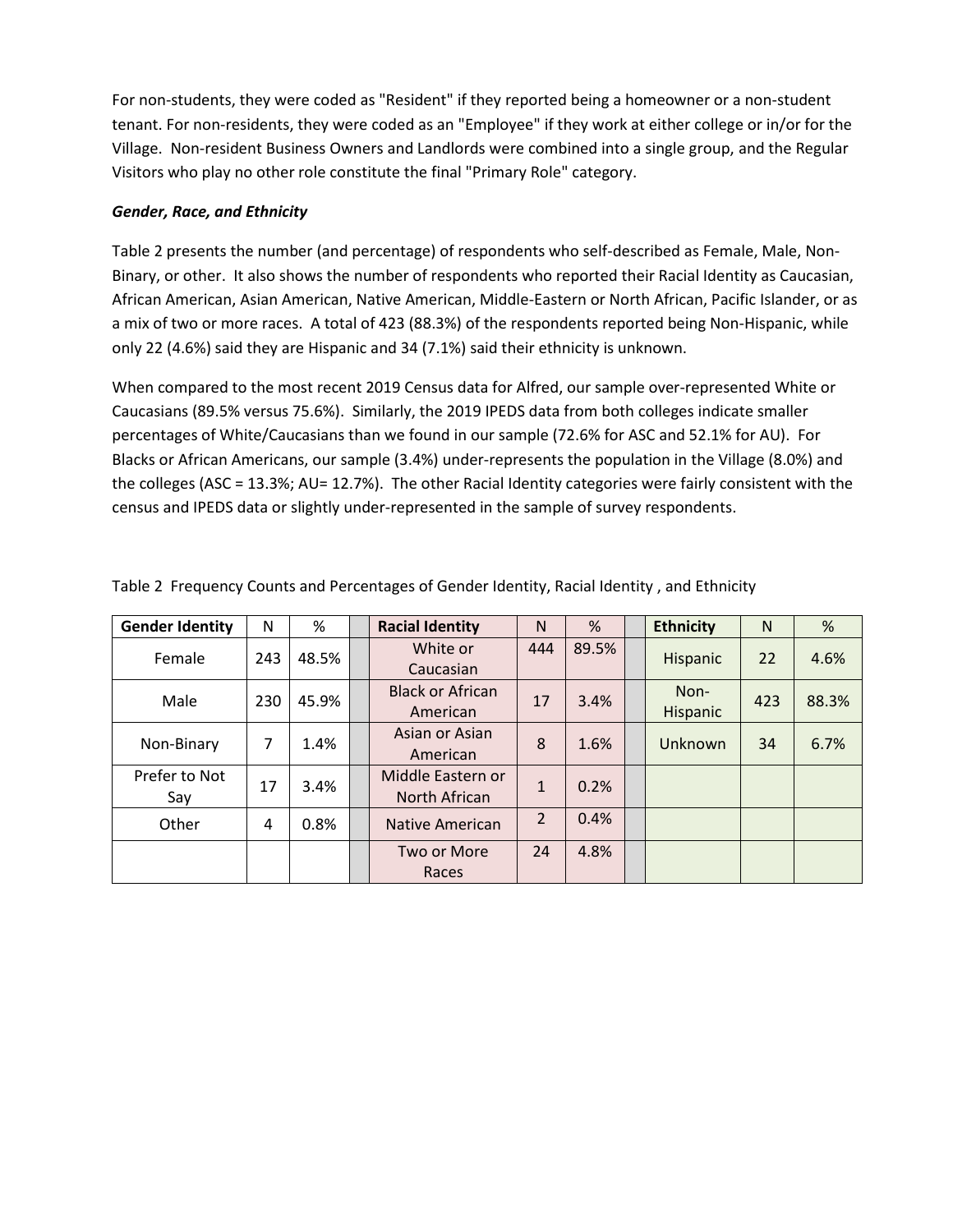#### *Age and Income*

Frequency data for Age and Household income are presented in Table 3. Respondents ranged in age from Under 18 to 75 or Older and their income ranged from Under \$15,000 to over \$150,000.

| <b>Age Group</b> | N   | %     | <b>Household Income</b> | N  | %     |
|------------------|-----|-------|-------------------------|----|-------|
| Under 18         |     | 1.0%  | Under \$15,000          | 65 | 13.8% |
| 18 to 24         | 240 | 47.6% | \$15,000 to \$29,999    | 44 | 9.3%  |
| 25 to 34         | 60  | 11.9% | \$30,000 to \$49,999    | 66 | 14.0% |
| 35 to 44         | 57  | 11.3% | \$50,000 to \$74,000    | 97 | 20.6% |
| 45 to 54         | 55  | 10.9% | \$75,000 to \$99,999    | 83 | 17.6% |
| 55 to 64         | 51  | 10.1% | \$100,000 to \$149,999  | 90 | 19.1% |
| 65 to 74         | 20  | 4.0%  | \$150,00 or more        | 26 | 5.5%  |
| 75 or older      | 11  | 2.2%  |                         |    |       |

Table 3 Frequency Counts and Percentages of Age Group and Household Income

### **III Interaction with Alfred Village Police**

The survey asked respondents if they have had direct interaction with the Alfred Village Police Department. More than half of the respondents (55.1%) said "Yes" and others either said "No" (39.3%) or left the item blank (5.6%). The survey also asked about interaction with other law enforcement agencies, including Alfred State College's University Police Department, Alfred University's Public Safety Office, Allegany County's Sheriff's Department, and the New York State Troopers, but for purposes of the Executive Order 203, this report focuses only on the Alfred Village Police Department (APD).

It should be noted that some respondents (particularly college students) may not differentiate among these agencies, and some of their comments may not actually apply to APD specifically. Unless this confusion was explicitly identifiable (such as be reference to campus issues), responses were treated as if they were directed at APD because most questions on the survey asked only about the Village Police department.

Many of the respondents who indicated they have *not* had direct interaction with APD proceeded to answer other questions (such as how they would categorize their interactions with the Village police), so the community's views about policing is broken into two groups: Respondents who reported having direct interaction with APD and those who said they had not had direct contact with APD, and may be presenting their perceptions of the police.

### **IV Current Views of the Alfred Village Police**

While the survey included a number of important questions targeting specific policing issues (such as "Police officers are a necessary part of the community" and "The Alfred Village Police Department is held accountable for their actions"), this executive summary focuses on four more general questions that would seem to capture a sense of the community's current view of the APD's performance. These questions included # 15 ("Overall, how would you categorize your interactions with Alfred Village Police Department?"), # 22 ("I trust the Alfred Village Police Department"), # 24 ("The Alfred Village Police Department makes decisions based on bias toward certain groups"), and # 30 ("How satisfied are you with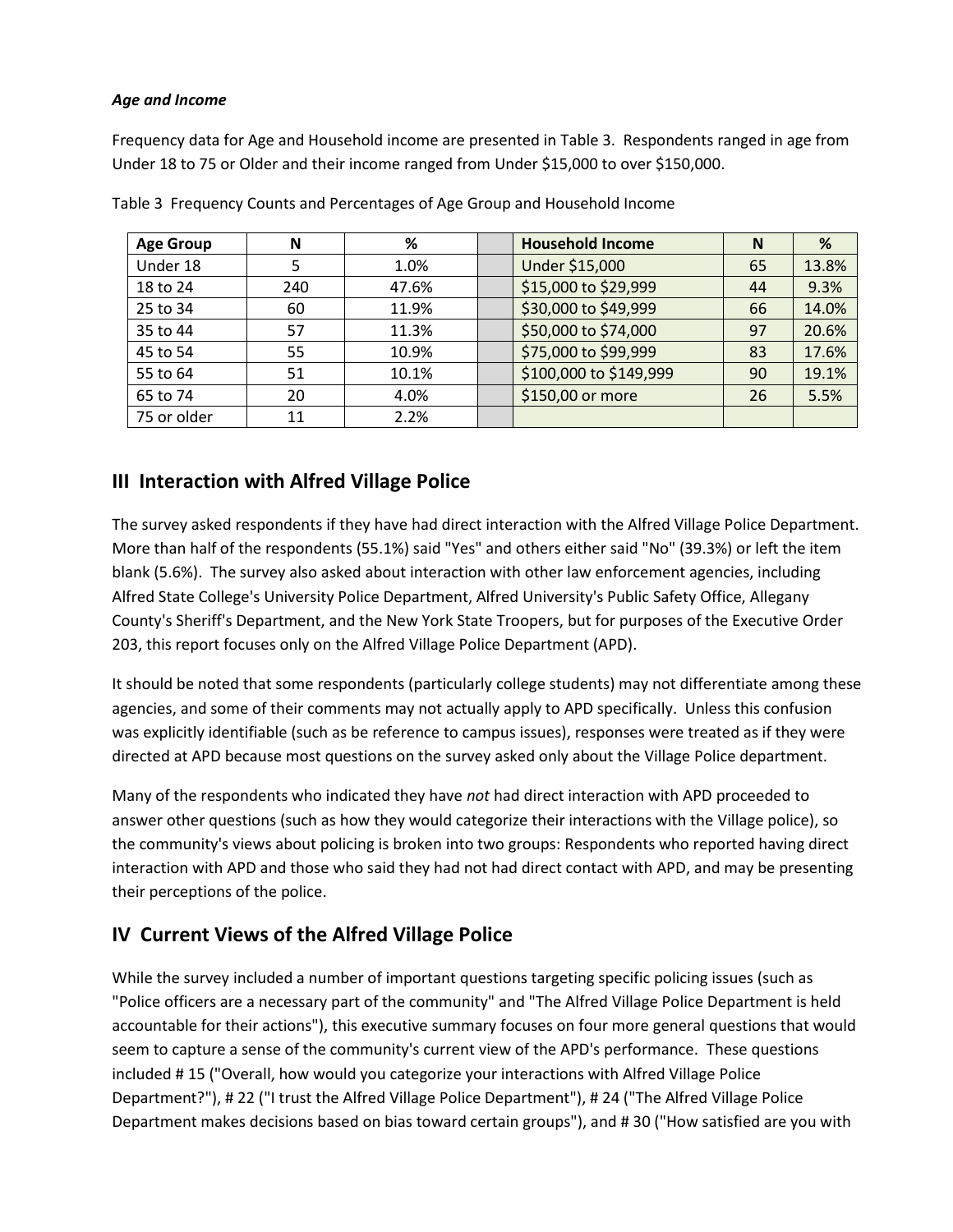the performance of the Alfred Village Police Department?") The responses provided by the different constituencies within the community were examined in an effort to identify perceptions of potentially disproportionate policing.

Appendix B for the Executive Summary includes the full set of Frequency Tables from the analysis of the survey. In order to make the data in the remainder of this executive summary manageable, however, the responses to each of the key questions were collapsed into "positive or neutral" versus "negative or other" views of the APD, and only the frequencies and percentages of respondents with *negative* views are presented. Additionally, due to the small number of respondents from several of the Racial Identity categories, the Asian, Native American, Middle Eastern and Pacific Islanders and Mixed Race groups were combined into a single category. Likewise, Gender Identity was collapsed into only three groups: Female, Male, and Other. Finally, the data for Age and Household Income are not summarized in this executive summary.

### **A** *Quality of Interaction with APD (Question # 15)*

After being asked to identify the nature of their interactions with APD (such as traffic stops investigations, etc.), respondents were asked to rate the quality of their overall interactions with APD as positive, neutral, negative, or other. Table 4 presents the frequency counts (and percentages) for the 392 respondents who answered both of the relevant survey questions. The data shows that less than 10% of all respondents judged their overall interactions with APD to be negative. Table 5 then shows how the negative attitudes are distributed across Roles, Gender Identity, and Racial Identity and Ethnicity. [Remember that the totals across the sub-tables may not match due to missing answers.]

|               |              |   |          | Quality of Overall Interaction with APD |          |       |              |  |  |
|---------------|--------------|---|----------|-----------------------------------------|----------|-------|--------------|--|--|
|               |              |   | Positive | Neutral                                 | Negative | Other | <b>TOTAL</b> |  |  |
| <b>Direct</b> | Yes          | N | 50       | 66                                      | 8        |       | 126          |  |  |
| Interaction   |              | % | 39.7%    | 52.4%                                   | 6.3%     | 1.6%  |              |  |  |
| with APD      | No           | N | 167      | 70                                      | 29       |       | 266          |  |  |
|               |              | % | 62.8%    | 26.3%                                   | 10.9%    | 0.0%  |              |  |  |
|               | <b>TOTAL</b> | N | 217      | 136                                     | 37       |       | 392          |  |  |
|               |              | % | 55.4%    | 34.7%                                   | 9.4%     | 0.5%  |              |  |  |

Table 4 Frequency Counts and Percentages for Ratings of Overall Interaction with APD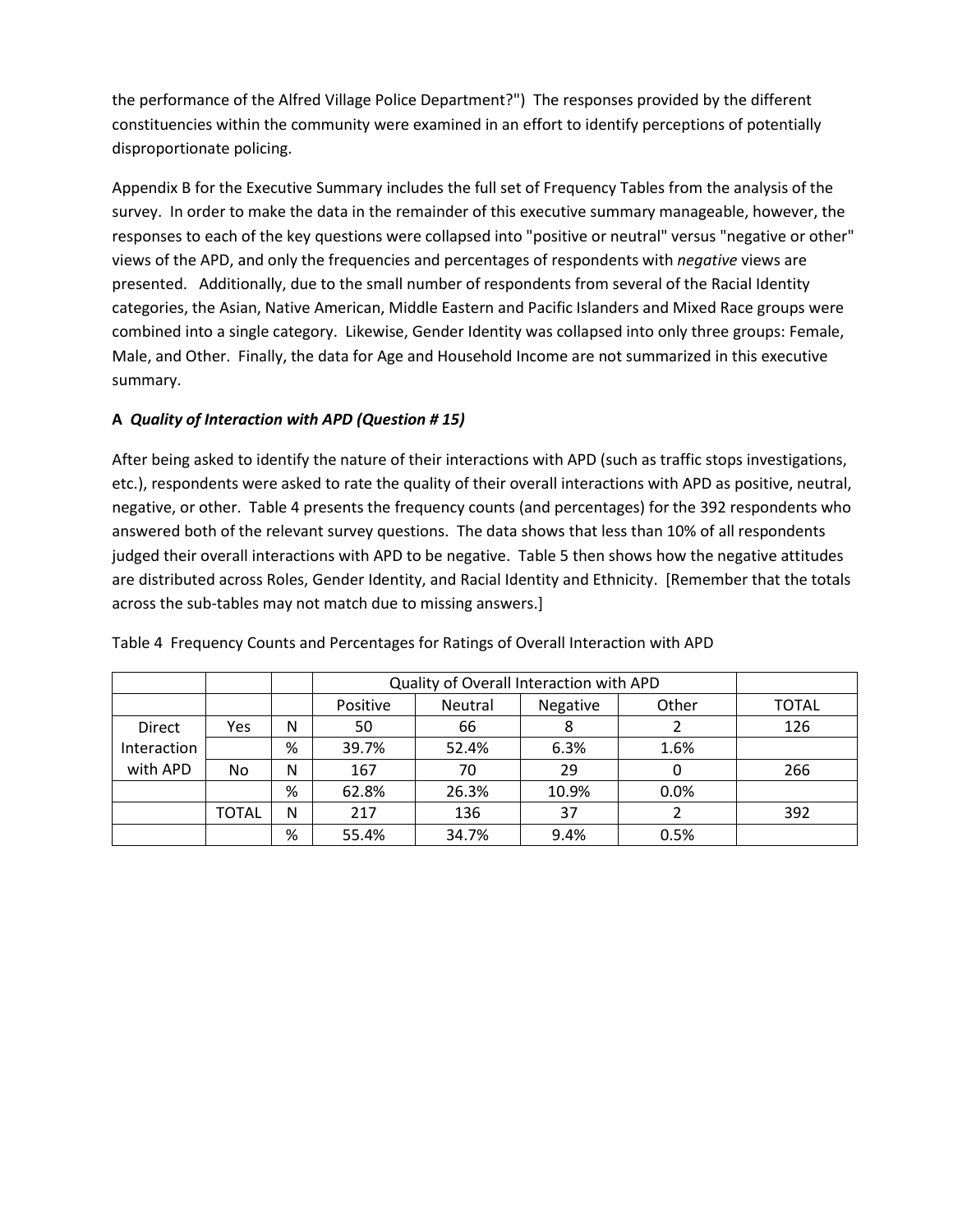| Demographic:    |                                        |              | Direct Interaction with APD |                | Percent of |
|-----------------|----------------------------------------|--------------|-----------------------------|----------------|------------|
|                 |                                        |              | Yes                         | <b>No</b>      | Group      |
| Primary Role    | Student ( $N = 257$ )                  | N            | 18                          | 8              | 10.1%      |
|                 | Resident (non-Student) (N = 97)        | N            | 5                           | 0              | 5.2%       |
|                 | Employee ( $N = 118$ )                 | N            | $\overline{4}$              | $\overline{2}$ | 5.1%       |
|                 | Business Owner/Landlord ( $N = 5$ )    | N            | $\mathbf{1}$                | 0              | 20.0%      |
|                 | Regular Visitor (N= 21)                | N            | $\mathbf{1}$                | $\Omega$       | 4.8%       |
|                 | TOTAL # with Negative View             | $\mathsf{N}$ | 29                          | 10             | 39         |
|                 | Percent of Entire Sample (N = 392)     | %            | 7.4%                        | 2.6%           | 9.9%       |
|                 |                                        |              |                             |                |            |
| Gender Identity | Female ( $N = 243$ )                   | N            | 11                          | 3              | 5.8%       |
|                 | Male (N = 230)                         | N            | 12                          | 6              | 7.8%       |
|                 | Other ( $N = 28$ )                     | N            | 3                           | 1              | 14.3%      |
|                 | TOTAL # with Negative View             | N            | 26                          | 10             | 36         |
|                 | Percent of Entire Sample (N = 392)     | %            | 6.6%                        | 2.6%           | 9.4%       |
|                 |                                        |              |                             |                |            |
| Racial Identity | White or Caucasian ( $N = 444$ )       | N            | 25                          | 8              | 7.4%       |
|                 | Black or African American ( $N = 17$ ) | N            | $\mathbf{1}$                | 0              | 5.9%       |
|                 | Other $(N = 35)$                       | N            | $\overline{3}$              | $\overline{2}$ | 14.3%      |
|                 | TOTAL # with Negative View             | N            | 29                          | 10             | 39         |
|                 | Percent of Entire Sample (N = 387)     | %            | 7.5%                        | 2.6%           | 10.1%      |
|                 |                                        |              |                             |                |            |
| Ethnicity       | Hispanic ( $N = 22$ )                  | N            | 0                           | 1              | 4.5%       |
|                 | Non-Hispanic ( $N = 423$ )             | N            | 22                          | 9              | 7.3%       |
|                 | Unknown ( $N = 34$ )                   | N            | 5                           | $\Omega$       | 14.7%      |
|                 | TOTAL # with Negative View             | N            | 27                          | 10             | 37         |
|                 | Percent of Entire Sample (N = 373)     | %            | 7.2%                        | 2.7%           | 9.9%       |

|  |  |  |  | Table 5 Frequencies/Percentages of Constituents With <b>Negative</b> Overall Interactions with APD |
|--|--|--|--|----------------------------------------------------------------------------------------------------|
|--|--|--|--|----------------------------------------------------------------------------------------------------|

Examining the last column in Table 5, we see that for each demographic variable, most categories reported a lower-than-average number of negative interactions with APD (i.e., less than the sample average of about 10%). For Primary Role, Students and Business Owners/Landlords are more likely to report negative interactions than others. The negative response rate for students was just slightly above the sample average of 10%, and there were only 5 Business Owners/Landlords in the sample, so a single negative response constitutes 20% of that group. For Gender Identity, the respondents who do not identify as male or female (i.e., the "other" category) more likely to report negative interactions than others.

For Racial Identity, a higher proportion of negative responses came from respondents who do not identify as White/Caucasian or Black/African American. Finally, a higher percentage of people who reported their Ethnic heritage as "unknown" report having had negative interactions with APD. Because our sample may under-represent these groups in the Alfred community, we recommend that follow-up surveys be conducted where every effort is made to get fully representative samples. Alternatively, focus groups could be utilized in order to determine whether there is a pattern of biased policing toward certain groups versus others.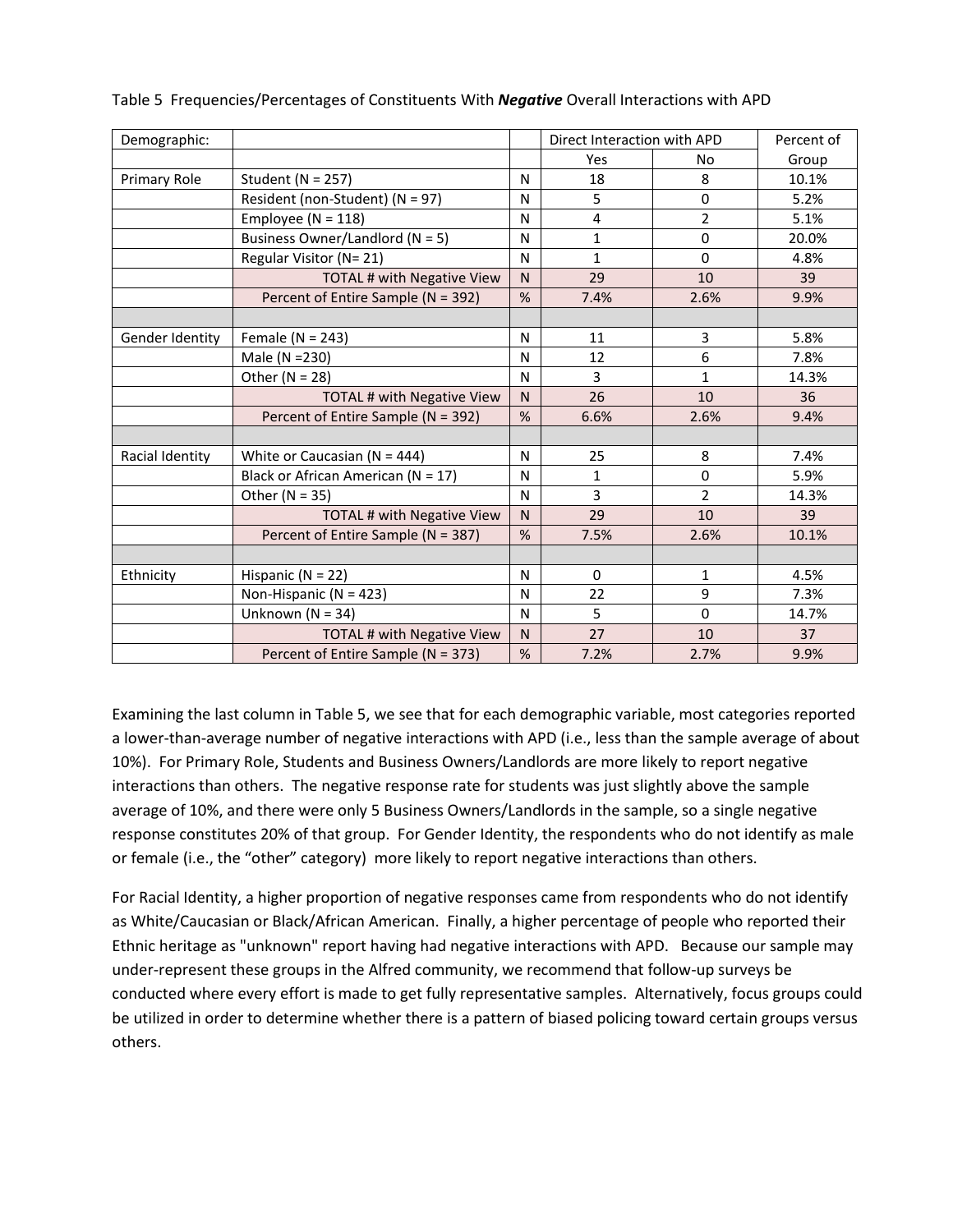#### **B** *Trust in Alfred Village Police (Question # 22)*

Question # 22 on the survey asked participants to respond to the statement "I trust the Alfred Village Police" on a 5-point scale from "Strongly Agree" to "Strongly Disagree." Table 6 presents the number of participants who disagreed or strongly disagreed to that statement.

| Demographic:    |                                        |              | Direct Interaction with APD |                | Percent of |
|-----------------|----------------------------------------|--------------|-----------------------------|----------------|------------|
|                 |                                        |              | Yes                         | No             | Group      |
| Primary Role    | Student ( $N = 257$ )                  | N            | 22                          | 21             | 16.7%      |
|                 | Resident (non-Student) (N = 97)        | N            | 5                           | 1              | 6.2%       |
|                 | Employee ( $N = 118$ )                 | N            | 8                           | 5              | 11.0%      |
|                 | Business Owner/Landlord ( $N = 5$ )    | N            | $\mathbf{1}$                | $\Omega$       | 20.0%      |
|                 | Regular Visitor (N= 21)                | N            | $\overline{2}$              | 1              | 14.3%      |
|                 | TOTAL # with Negative View             | $\mathsf{N}$ | 38                          | 28             | 66         |
|                 | Percent of Entire Sample (N = 464)     | %            | 8.2%                        | 6.0%           | 14.2%      |
|                 |                                        |              |                             |                |            |
| Gender Identity | Female ( $N = 243$ )                   | N            | 18                          | 14             | 13.2%      |
|                 | Male (N = 230)                         | N            | 13                          | 10             | 10.0%      |
|                 | Other ( $N = 28$ )                     | N            | 8                           | 4              | 42.9%      |
|                 | TOTAL # with Negative View             | N            | 39                          | 28             | 67         |
|                 | Percent of Entire Sample (N = 466)     | %            | 8.4%                        | 6.0%           | 14.4%      |
|                 |                                        |              |                             |                |            |
| Racial Identity | White or Caucasian ( $N = 444$ )       | N            | 34                          | 20             | 12.2%      |
|                 | Black or African American ( $N = 17$ ) | N            | $\mathbf{1}$                | 4              | 29.4%      |
|                 | Other $(N = 35)$                       | N            | $\overline{4}$              | 3              | 20.0%      |
|                 | TOTAL # with Negative View             | $\mathsf{N}$ | 39                          | 27             | 66         |
|                 | Percent of Entire Sample (N = 462)     | %            | 8.4%                        | 5.8%           | 14.3%      |
|                 |                                        |              |                             |                |            |
| Ethnicity       | Hispanic ( $N = 22$ )                  | N            | 0                           | 3              | 13.6%      |
|                 | Non-Hispanic ( $N = 423$ )             | N            | 34                          | 23             | 13.5%      |
|                 | Unknown ( $N = 34$ )                   | N            | 3                           | $\overline{2}$ | 14.7%      |
|                 | <b>TOTAL # with Negative View</b>      | N            | 37                          | 28             | 65         |
|                 | Percent of Entire Sample (N = 447)     | %            | 8.3%                        | 6.3%           | 14.5%      |

Table 6 Frequencies/Percentages of Constituents Who Do Not Trust APD

Overall, Table 6 indicates that over 14% of the respondents do not trust APD. This distrust is more strongly felt by some groups than others. The pattern is very similar to the pattern for Question # 15 (presented in Table 5 above): For Primary Role, the categories of Students and one Business Owner/Landlord reported more distrust than average; for Gender Identity, the respondents who do not identify as Male or Female reported more distrust than average; for Ethnicity, the respondents whose ethnicity is unknown reported more distrust than average; and for Racial Identity, both Black/African American and the other non-Caucasian respondents reported more distrust than average.

Again, the underrepresentation of the minority Racial and Ethnic groups in our survey sample and the pattern of results support our recommendation of follow-up surveys and/or focus groups.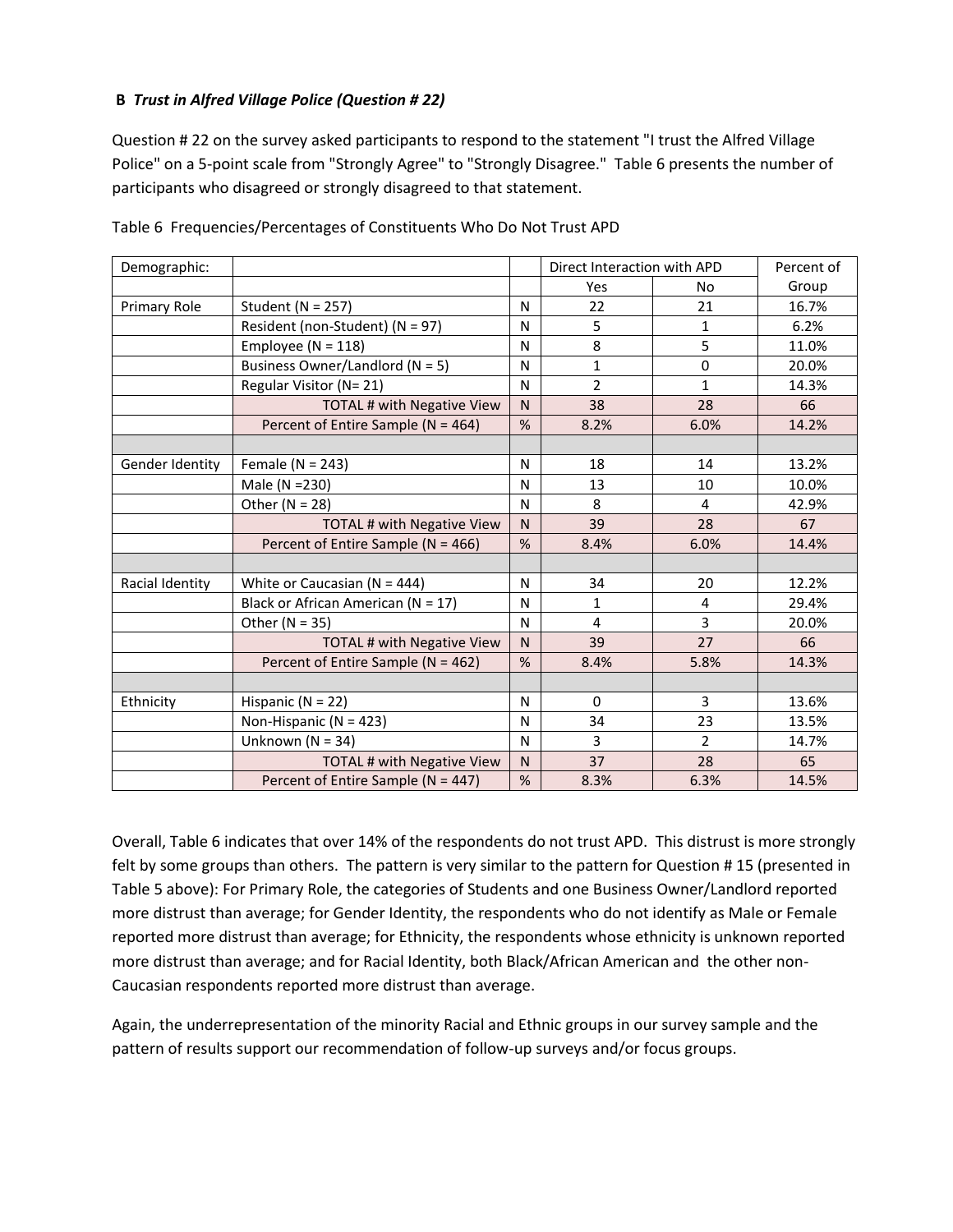### **C** *APD Makes Decisions Based on Bias Toward Certain Groups (Question # 24)*

Survey Question # 24 asked respondents to rate their level of agreement with the statement "The Alfred Village Police Department makes decisions based on bias toward certain groups" on a 5-point scale from "Strongly Agree" to "Strongly Disagree." The number (and percentages) of participants who indicated they agree or strongly agree with the statement are presented in Table 7.

| Demographic:    |                                        |              | Direct Interaction with APD |                | Percent of |
|-----------------|----------------------------------------|--------------|-----------------------------|----------------|------------|
|                 |                                        |              | Yes                         | No             | Group      |
| Primary Role    | Student ( $N = 257$ )                  | N            | 28                          | 32             | 23.3%      |
|                 | Resident (non-Student) (N = 97)        | N            | 23                          | 3              | 26.8%      |
|                 | Employee ( $N = 118$ )                 | N            | 18                          | 9              | 22.9%      |
|                 | Business Owner/Landlord (N = 5)        | N            | 1                           | $\mathbf 0$    | 20.0%      |
|                 | Regular Visitor (N= 21)                | $\mathsf{N}$ | $\overline{2}$              | 1              | 14.3%      |
|                 | TOTAL # with Negative View             | $\mathsf{N}$ | 72                          | 45             | 117        |
|                 | Percent of Entire Sample (N = 460)     | %            | 15.7%                       | 9.8%           | 25.4%      |
|                 |                                        |              |                             |                |            |
| Gender Identity | Female ( $N = 243$ )                   | N            | 38                          | 23             | 25.1%      |
|                 | Male (N = 230)                         | N            | 29                          | 20             | 21.3%      |
|                 | Other ( $N = 28$ )                     | $\mathsf{N}$ | 6                           | $\overline{2}$ | 28.6%      |
|                 | <b>TOTAL # with Negative View</b>      | $\mathsf{N}$ | 73                          | 45             | 118        |
|                 | Percent of Entire Sample (N = 462)     | %            | 15.8%                       | 9.7%           | 25.5%      |
|                 |                                        |              |                             |                |            |
| Racial Identity | White or Caucasian ( $N = 444$ )       | N            | 64                          | 12             | 17.1%      |
|                 | Black or African American ( $N = 17$ ) | N            | $\overline{2}$              | $\overline{2}$ | 23.5%      |
|                 | Other ( $N = 35$ )                     | N            | 6                           | $\mathbf{1}$   | 20.0%      |
|                 | <b>TOTAL # with Negative View</b>      | N            | 72                          | 15             | 87         |
|                 | Percent of Entire Sample (N = 458)     | %            | 15.7%                       | 3.3%           | 19.0%      |
|                 |                                        |              |                             |                |            |
| Ethnicity       | Hispanic ( $N = 22$ )                  | N            | 3                           | 5              | 36.4%      |
|                 | Non-Hispanic ( $N = 423$ )             | N            | 63                          | 38             | 23.9%      |
|                 | Unknown ( $N = 34$ )                   | N            | 6                           | $\mathbf{1}$   | 20.6%      |
|                 | <b>TOTAL # with Negative View</b>      | $\mathsf{N}$ | 72                          | 44             | 116        |
|                 | Percent of Entire Sample ( $N = 443$ ) | %            | 16.3%                       | 9.9%           | 26.2%      |

Table 7 Frequencies/Percentages of Constituents Who Believe APD Makes Decisions Based on Bias

The results for Question # 24 are striking. Approximately one-quarter -- about 25% -- of the survey respondents believe that the Alfred Village Police makes biased decisions. The survey did not ask respondents to identify specific targeted groups, so these responses could refer to racial or ethnic biases or biases toward students, or even gender biases. It is incumbent on APD to identify and rectify any such bias that may be implicitly impacting their policing practices. To that end, we recommend that officers keep records of the gender and race of every encounter with citizens (perhaps just the simple dichotomies of male versus female and White versus Non-White) so that periodic reviews of the records would reveal unequal treatment of these groups.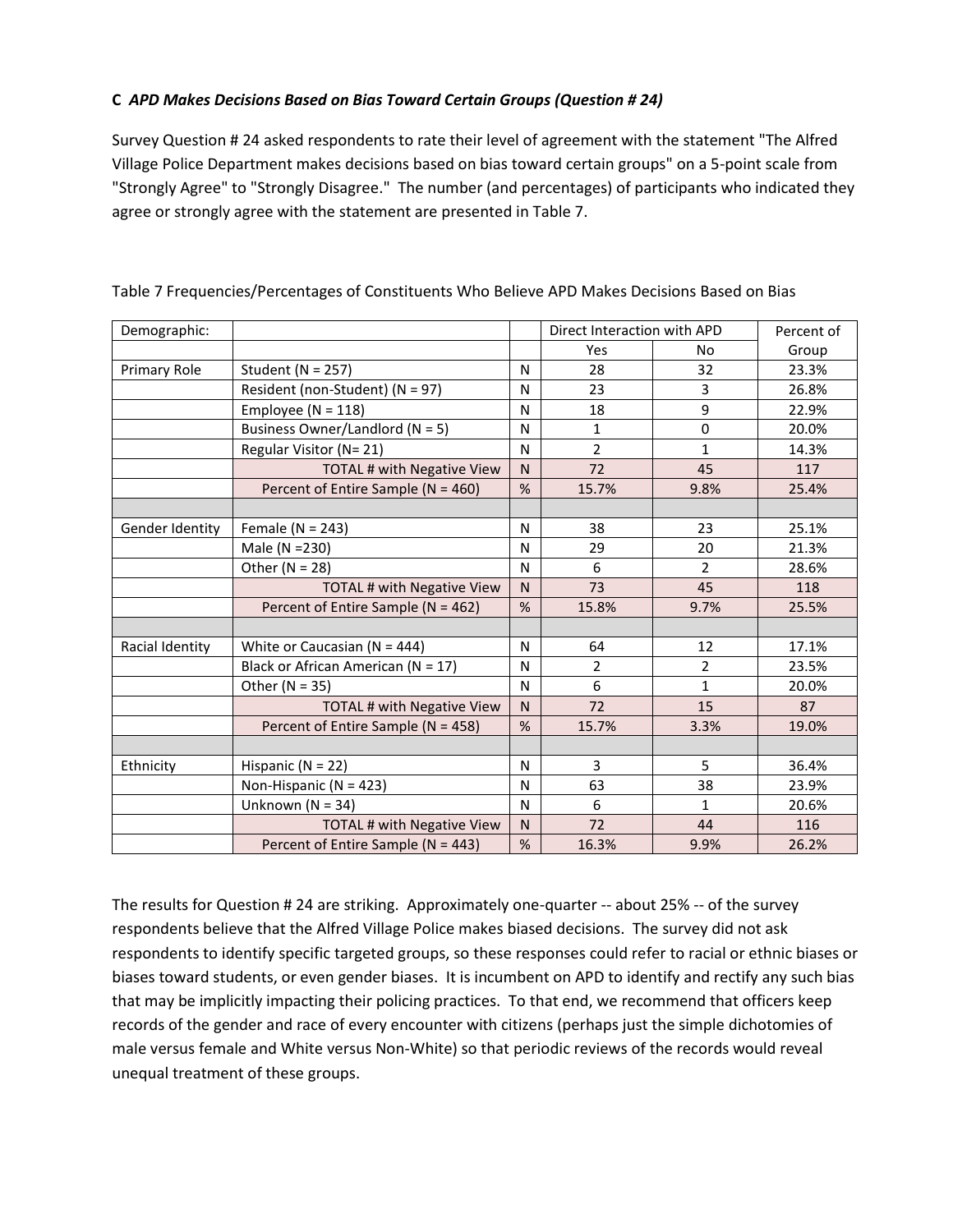It should be noted that this question was the only item on the survey phrased in a negative direction (so that "Agreeing" with the statement would reflect a negative view of APD). It is possible some percentage of the respondents did not notice the change in phrasing. No effort was made to review all 499 surveys to identify any that appeared to give a contradictory response to Question # 24.

### *D Satisfaction with the Performance of APD (Question # 30)*

Respondents were asked to rate their satisfaction with the performance of the Alfred Village Department on a 7-point scale ranging from "Very Satisfied" to "Very Dissatisfied." Table 8 presents the number (and percentages) of participants who indicated they were at all dissatisfied (i.e., "Somewhat Dissatisfied," "Dissatisfied," or "Very Dissatisfied").

| Demographic:    |                                        |                | Direct Interaction with APD |                | Percent of |
|-----------------|----------------------------------------|----------------|-----------------------------|----------------|------------|
|                 |                                        |                | Yes                         | No             | Group      |
| Primary Role    | Student ( $N = 257$ )                  | N              | 20                          | 10             | 11.7%      |
|                 | Resident (non-Student) (N = 97)        | N              | 9                           | 1              | 10.3%      |
|                 | Employee ( $N = 118$ )                 | N              | 8                           | 4              | 10.2%      |
|                 | Business Owner/Landlord (N = 5)        | N              | $\mathbf{1}$                | $\Omega$       | 20.0%      |
|                 | Regular Visitor (N= 21)                | N              | $\overline{2}$              | $\mathbf{1}$   | 14.3%      |
|                 | <b>TOTAL # with Negative View</b>      | $\mathsf{N}$   | 40                          | 16             | 56         |
|                 | Percent of Entire Sample (N = 461)     | %              | 8.7%                        | 3.5%           | 12.1%      |
|                 |                                        |                |                             |                |            |
| Gender Identity | Female ( $N = 243$ )                   | N              | 20                          | 7              | 11.1%      |
|                 | Male (N = 230)                         | N              | 14                          | 7              | 9.1%       |
|                 | Other ( $N = 28$ )                     | N              | $\overline{7}$              | $\overline{2}$ | 32.1%      |
|                 | TOTAL # with Negative View             | N <sub>1</sub> | 41                          | 16             | 57         |
|                 | Percent of Entire Sample (N = 463)     | %              | 8.9%                        | 3.5%           | 12.3%      |
|                 |                                        |                |                             |                |            |
| Racial Identity | White or Caucasian ( $N = 444$ )       | N              | 37                          | 12             | 11.0%      |
|                 | Black or African American ( $N = 17$ ) | N              | 1                           | 2              | 17.6%      |
|                 | Other $(N = 35)$                       | N              | 3                           | $\mathbf{1}$   | 11.4%      |
|                 | TOTAL # with Negative View             | $\mathsf{N}$   | 41                          | 15             | 56         |
|                 | Percent of Entire Sample (N = 459)     | $\frac{9}{6}$  | 8.9%                        | 3.3%           | 12.2%      |
|                 |                                        |                |                             |                |            |
| Ethnicity       | Hispanic ( $N = 22$ )                  | N              | 0                           | $\overline{2}$ | 9.1%       |
|                 | Non-Hispanic ( $N = 423$ )             | N              | 33                          | 13             | 10.9%      |
|                 | Unknown ( $N = 34$ )                   | N              | 4                           | $\mathbf{1}$   | 14.7%      |
|                 | <b>TOTAL # with Negative View</b>      | $\mathsf{N}$   | 37                          | 16             | 53         |
|                 | Percent of Entire Sample (N = 444)     | %              | 8.3%                        | 3.6%           | 11.9%      |

Table 8 Frequencies/Percentages of Constituents Who Are Dissatisfied with APD's Performance

Despite the number of respondents who reported a degree of distrust in APD and the sense that APD makes decisions based on bias toward certain groups, about 88% of the respondents report being satisfied with the performance of the APD. Consistent with the patterns for the two previous questions, less satisfaction is reported by some demographic groups more than others, and most often it is the underrepresented groups reporting negative views of APD. This further supports our recommendation that further research be conducted with these constituencies.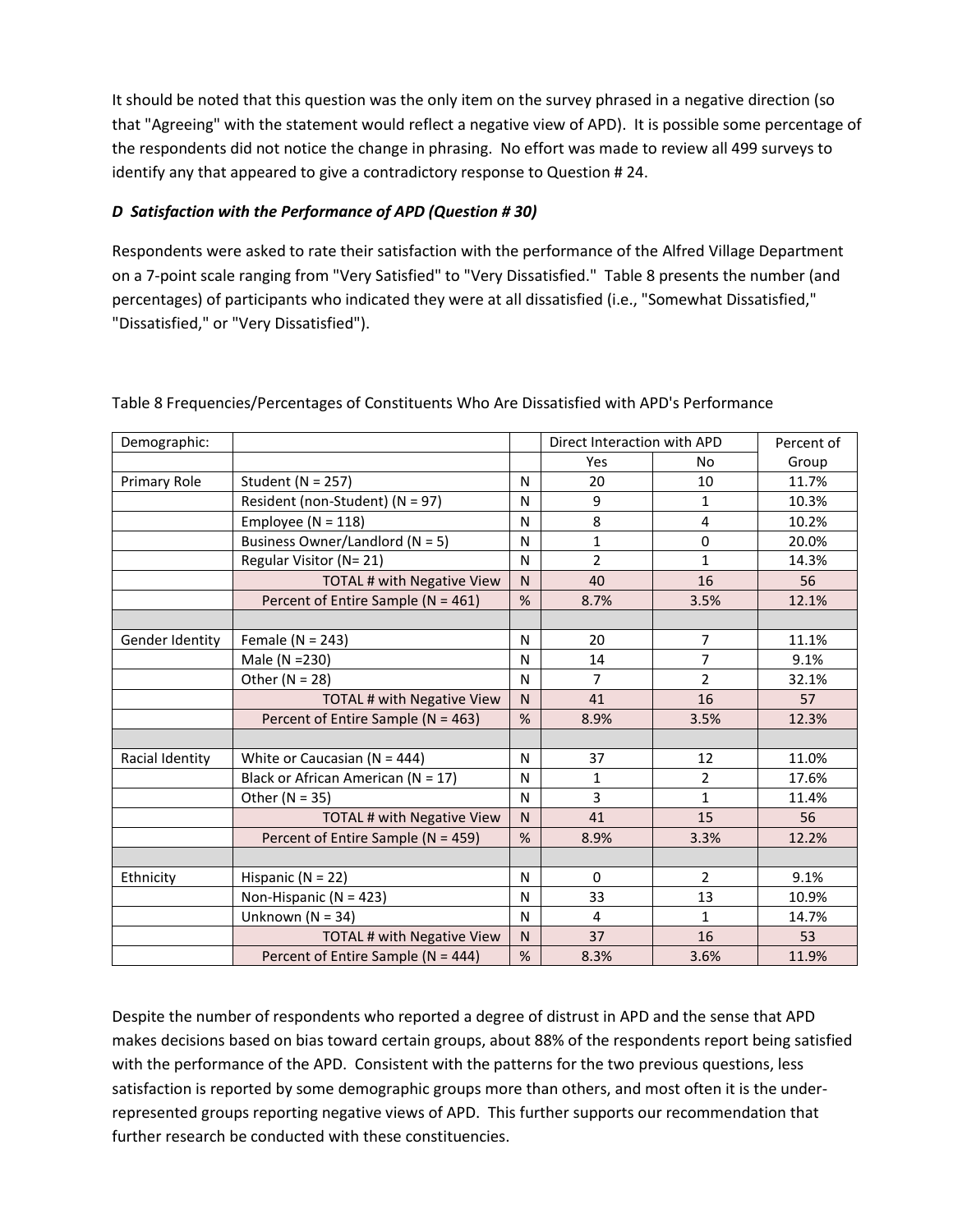## **V Suggestions from Survey Respondents for Improving Policing in the Village**

An open-ended question on the survey (# 16) asked respondents "What would be the single biggest change that would improve policing in the village community?" This question served as an indirect means of identifying concerns not explicitly addressed by other survey questions. The suggestions provided by the community members were coded into "areas of concern" (or "themes") and the number of respondents expressing the same or similar themes was examined.

A total of 297 respondents -- almost 60% of the total sample -- answered Question # 16, and altogether, they made 362 suggestions or identified areas of concern. These areas of concern included references to the (a) Need (or not) for General Changes, (b) Daily Activities of the Police (including patrols and enforcement of laws), (c) Officers' interactions with Citizens and Community Engagement, and (d) Staffing and Funding for the Department. There were a handful of responses (16) that were explicitly referring to issues that are not the responsibility of the Alfred Village Police (such as campus patrols and parking) or simply uninterpretable. Table 9 presents a summary of the comments and suggestions made by the respondents for improving policing in the village of Alfred.

| <b>Areas of Concern</b>                                                                                                                                                                                                   | Number of Respondents<br><b>Suggesting Improvement</b> | Some Key Findings of Note                                                                                                                                                                                                  |  |
|---------------------------------------------------------------------------------------------------------------------------------------------------------------------------------------------------------------------------|--------------------------------------------------------|----------------------------------------------------------------------------------------------------------------------------------------------------------------------------------------------------------------------------|--|
| <b>General Changes to Policing (including</b><br>scope of responsibility and<br>accountability)                                                                                                                           | 57                                                     | 81% of these comments said "No<br>Changes are Needed." Another<br>7% called for a reduction in the<br>scope of responsibilities for APD.                                                                                   |  |
| Police Daily Activities and Law<br>Enforcement (including patrols,<br>timeliness of response, and<br>enforcement of traffic, parking and<br>other local laws)                                                             | 86                                                     | 74% called for increases, while<br>26% called for decreases                                                                                                                                                                |  |
| <b>Officers' Personal Interaction with</b><br><b>Citizens and Community Engagement</b><br>(including officers' demeanor,<br>attitude, biased responses. Also<br>including improvement in citizen's<br>response to police) | 124                                                    | 19% of these comments called for<br>citizen's to be more<br>knowledgeable and respectful of<br>the police, and 44% called for<br>increases in Police Officers'<br>integration into and interaction<br>with the community.  |  |
| Staffing and Funding for APD<br>(including the number of and diversity<br>among officers, training for officers,<br>and funding for policing)                                                                             | 70                                                     | Only 7% of responses called for a<br>reduction in staffing or funding.<br>The most common<br>recommendations were for<br>increased diversity in staffing<br>(11%) and increased Diversity and<br>Anti-Bias training (23%). |  |

Table 9 Suggestions for Changes to Improve Policing in the Village of Alfred